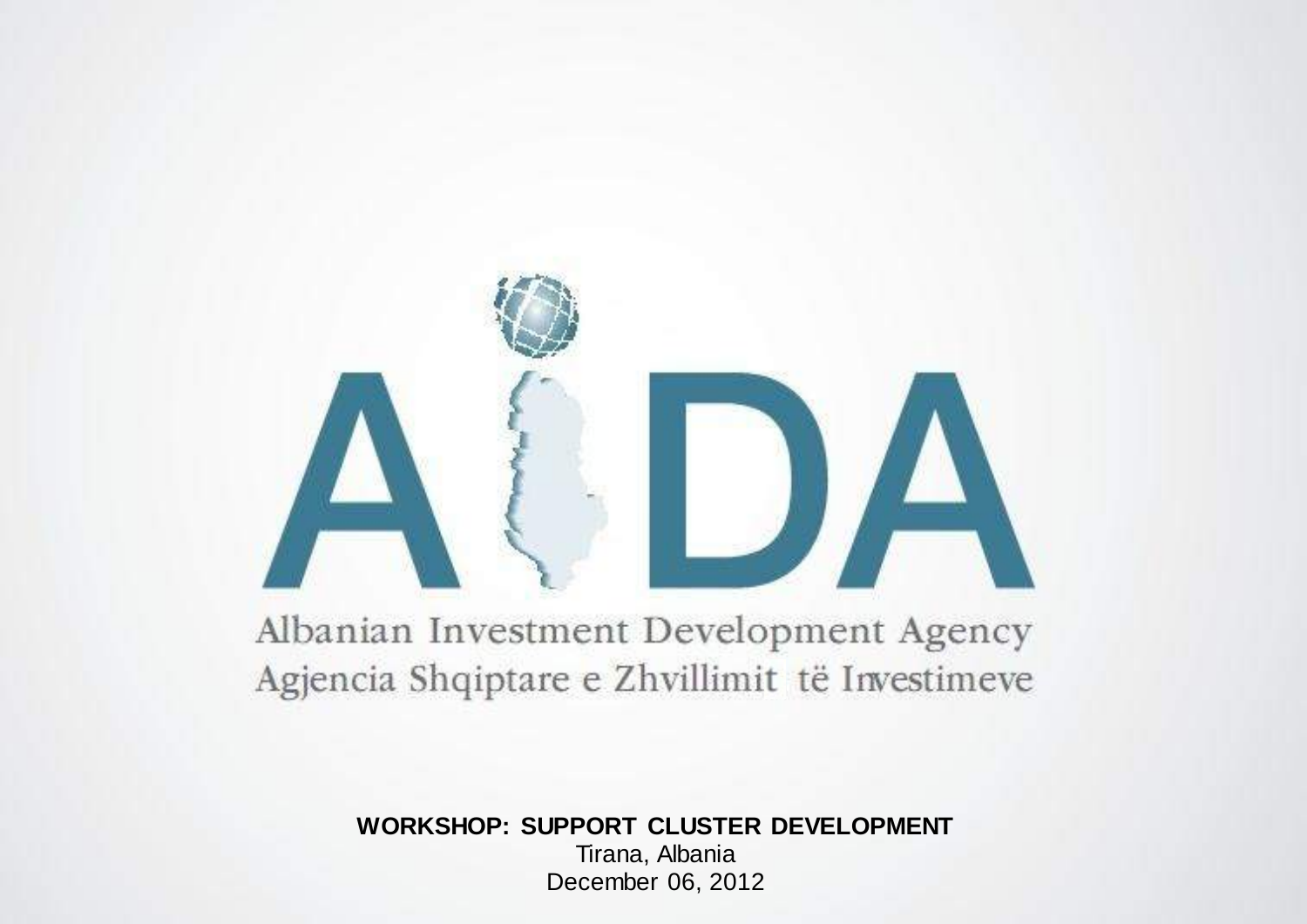I – AIDA : an executive public body supporting SMEs and clusters development

II – Clusters in Albania : a new concept and strategy

III – Numerous projects and stakeholders engaged in the cluster development in Albania

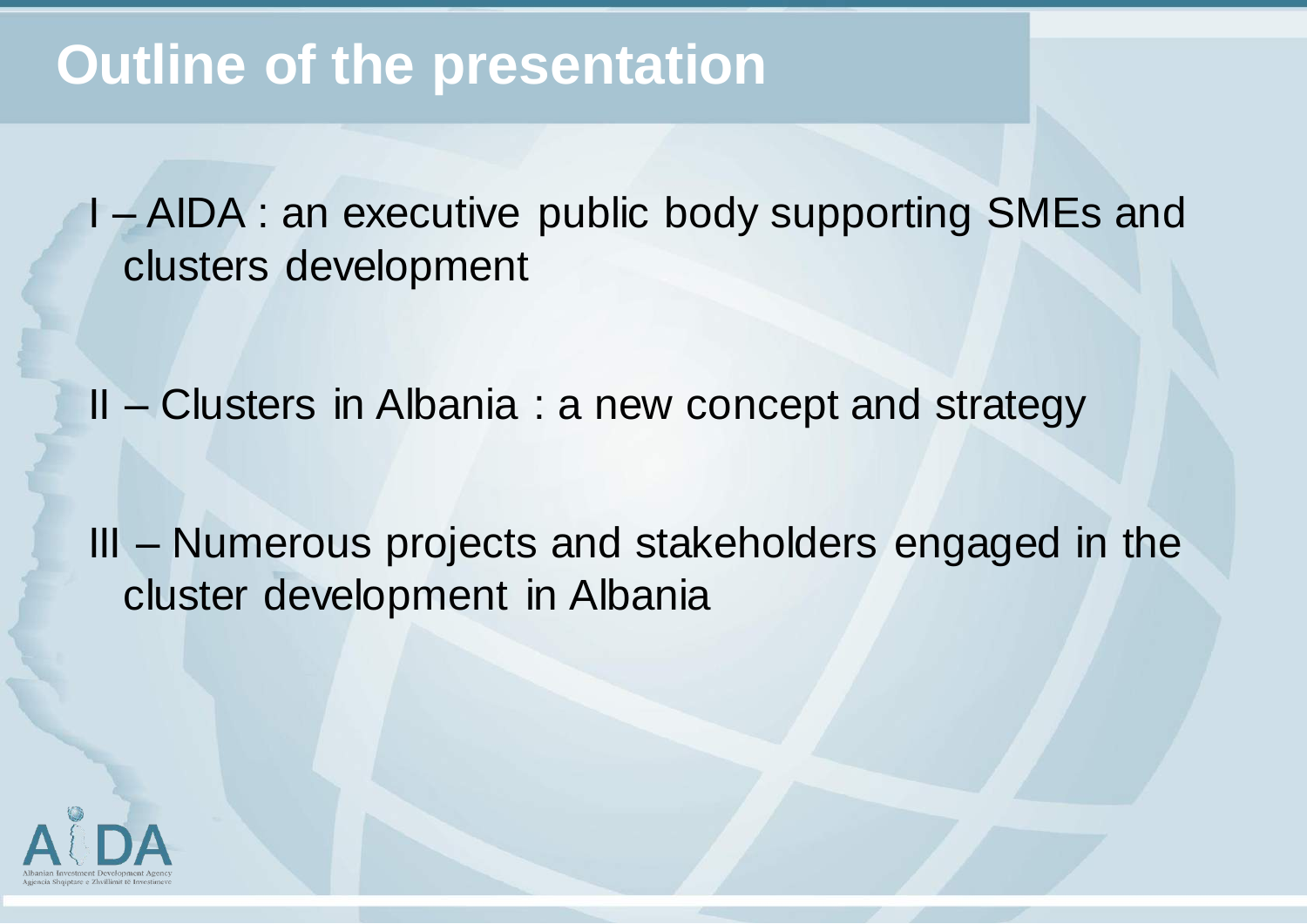### **I** – AIDA : an executive public body supporting **SMEs and clusters development**

- To assist and accelerate the inflow of foreign investments into the Albanian economy by improving the business climate & attractiveness
- To improve the competitiveness of Albanian SMEs and exporters by supporting the private sector development
- To enhance innovation and the adoption of new technologies among Albanian SMEs by promoting new technologies and processes



Mission *Mission*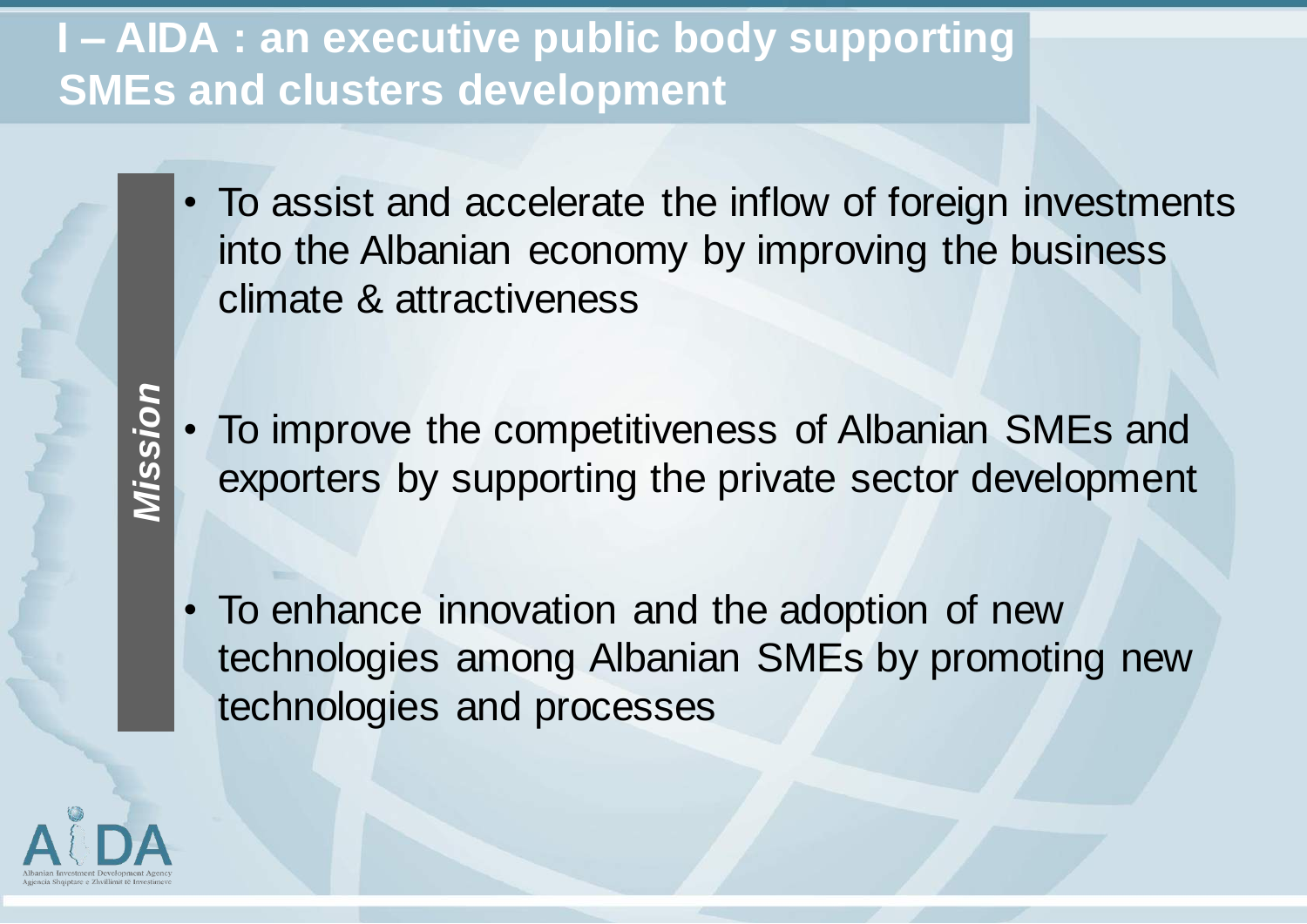### **I – AIDA : an executive public body supporting SMEs and clusters development**

- Low taxes and incentives
- Dynamic, educated and cost competitive work force
- Business friendly regulatory environment
- High investment potential
- Liberal legal framework for foreign investments
- Improving infrastructure
- Business Innovation and Technology Strategy 2011- 2016 (BITS) in compliance with EU policy

• assist companies in the process of innovation, improvements of technological capacity; creation of an innovation system to increase the interaction of institutions in support for enterprises;

**Business reforms** *Business reforms*

*Strategy*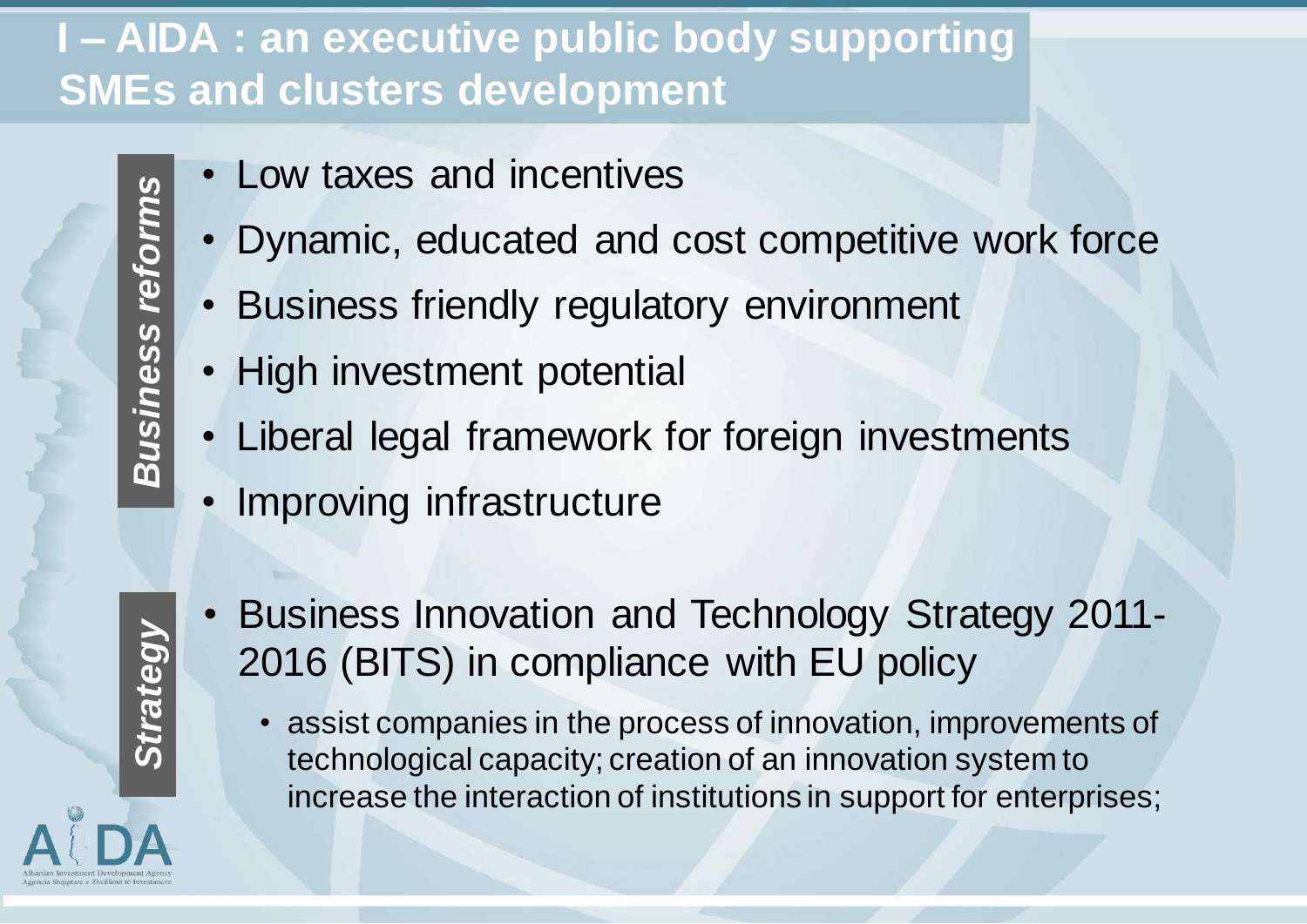- 1. Innovation Financing
- 2. Business Innovation Services
- 3. Business Incubators
- 4. Business Clusters

#### **Definitions :**

"Clusters are geographic concentrations of interconnected companies and institutions, in a given field. Clusters comprise a group of related industries and other entities important in terms of competition." \*Michael Porter

At EU level, innovative clusters are considered the "engine" of economic development and innovation, they represent a framework for business development, collaboration between companies, universities, research institutions, suppliers, customers and competitors located in the same geographical area (local , regional, national, transnational).



*BITS*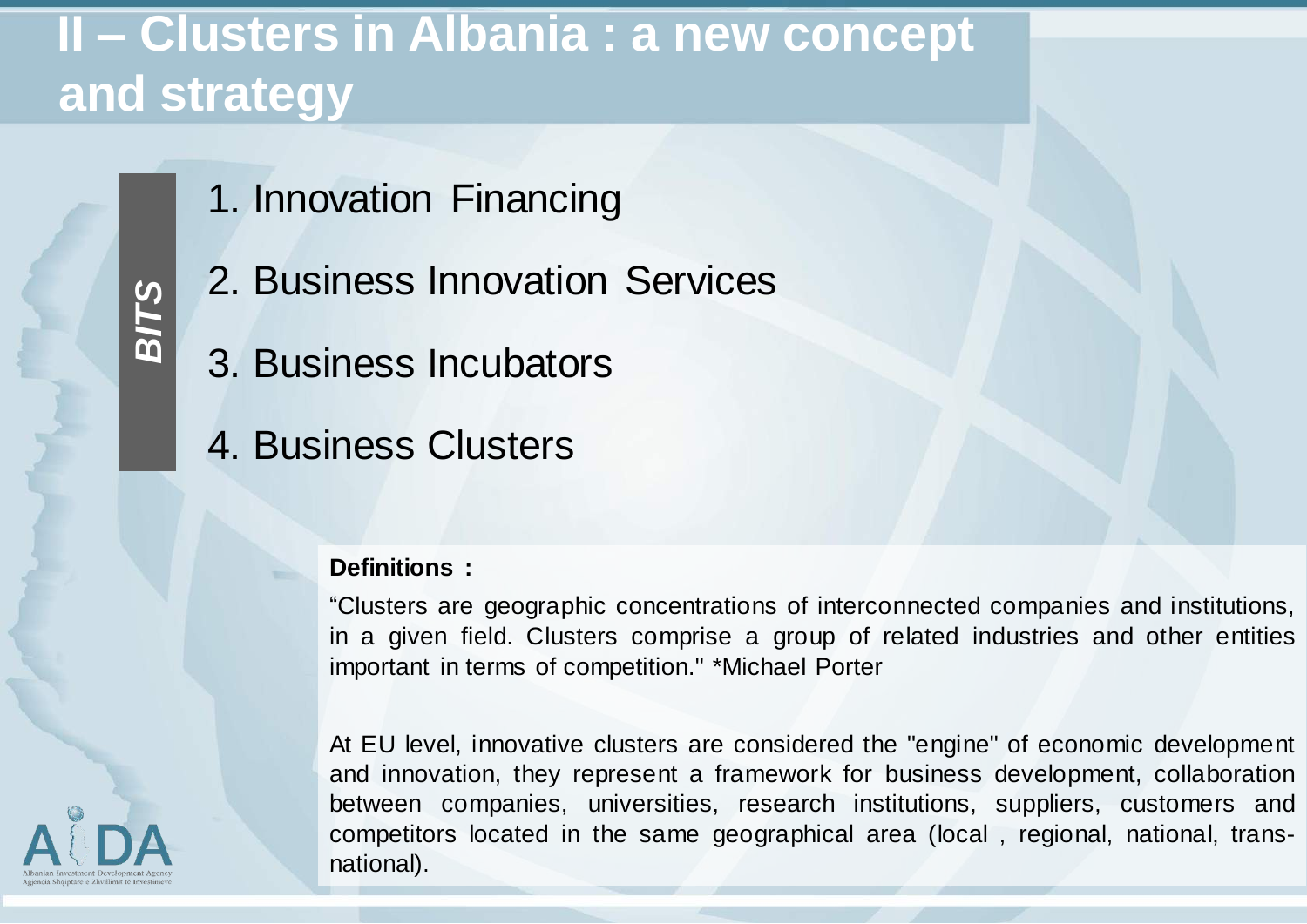#### **Albanian Business Innovation & Technology Action Plan : 2011-2016**

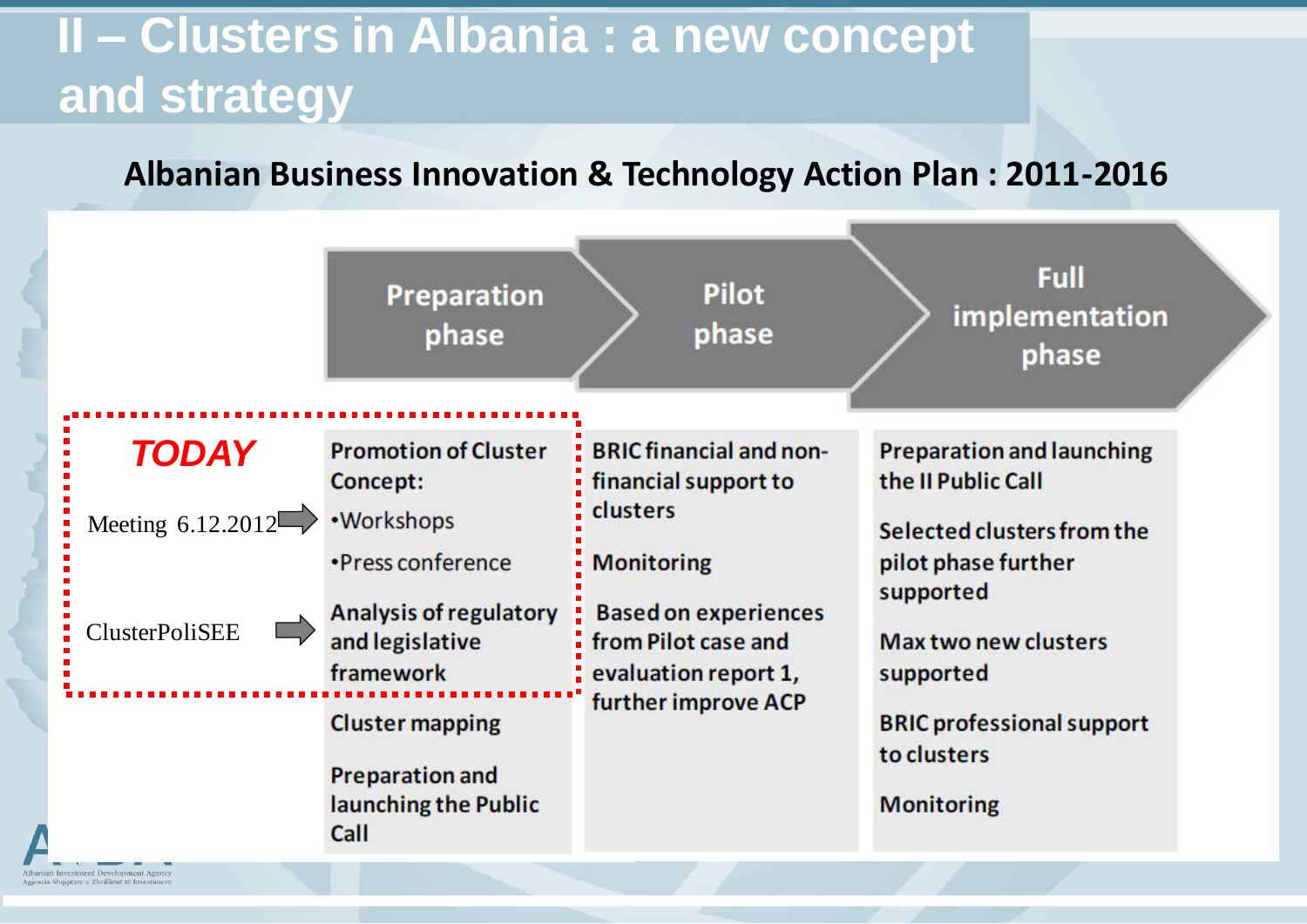#### **Cluster development in Albania to-date :**

- Need for better coordination and networking between stakeholders (Events & B2B meetings)
- Objective to organize round tables, conferences to identify clusters and challenges and possibilities to find/reach common solutions
- Raise awareness about the benefits of clustering
- Invite and cooperate with Donors to assist cluster development

#### **Albanian clusters:**

- 1) Tourism Clusters (GIZ)
- 2) Software cluster (GIZ)
- 3) Leather Goods/Shoe Production Industry Cluster(ACIT, EDEM, USAID)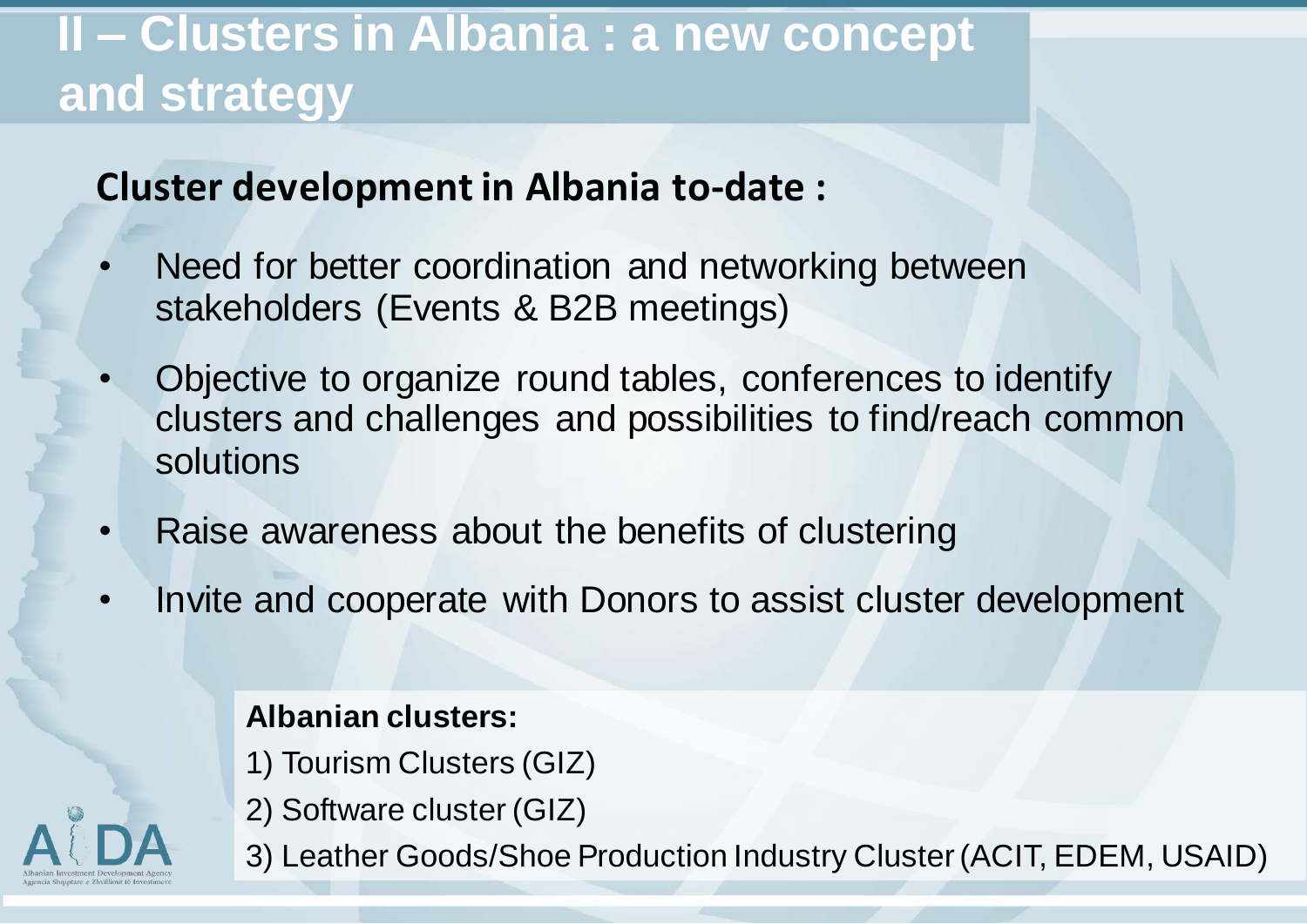• Training assessment for cluster managers through life cycle of a cluster:

- Market needs or political initiative
- **First ideas**
- Networking or cluster management
- Going international
- Take part on EC initiatives or program
- Support and training for companies to innovate and establish partnerships
	- Ex. Enterprise Europe Network (EEN) (business partnership, technology transfer)

enterorise

- Increased productivity and profitability through better resource allocation, thus new products to market, and increase exports
	- Ex. Innovation & Competitiveness Funds (grants from state budget for SMEs)
- Improved chain value improved access to financing for new product development activities / innovation financing
	- Assistance and market pointers, identification for certification need



*AIDA's support***AIDA's support**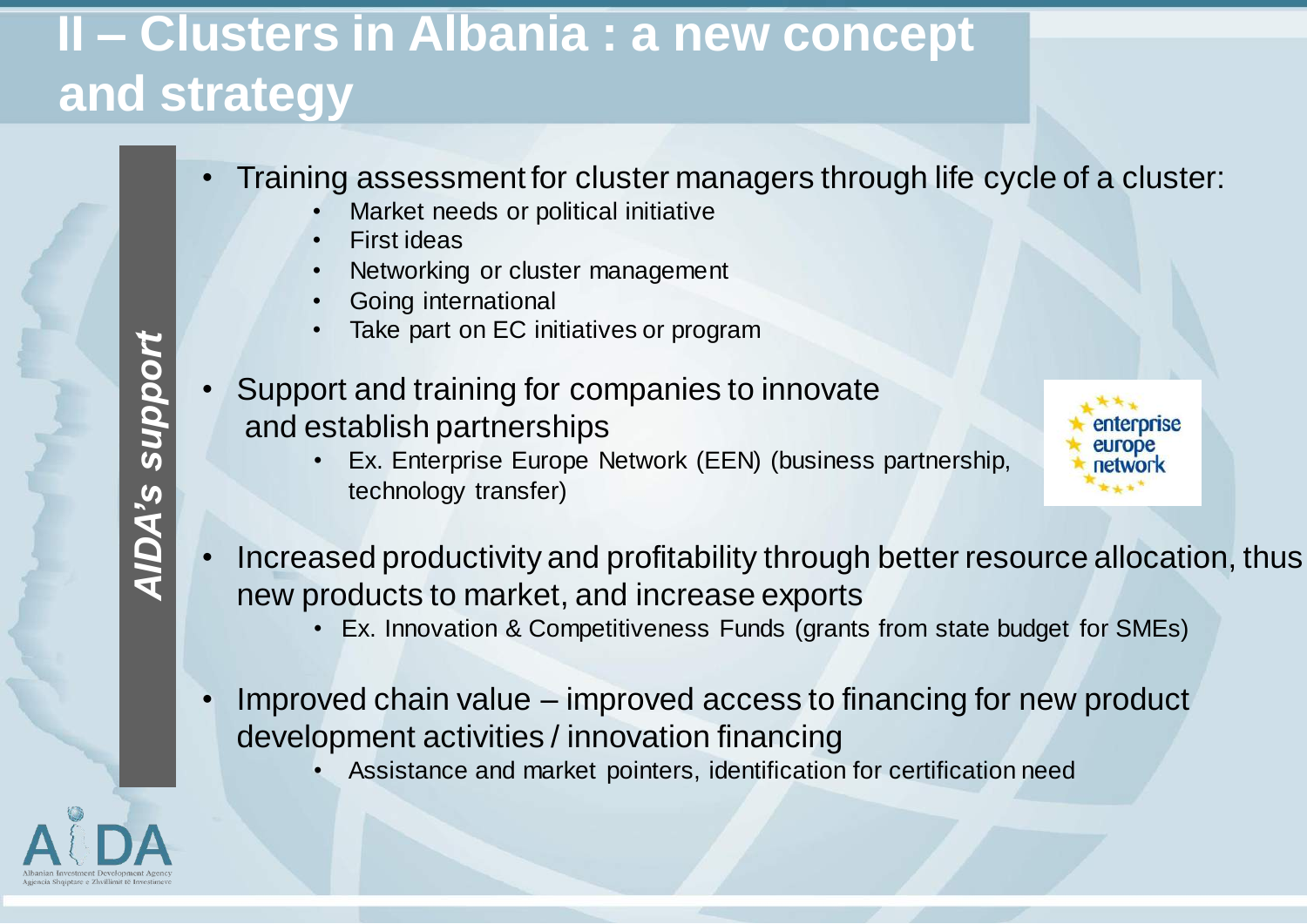#### Clusters – Tool for recovery at regional level

The global crisis was a catalyst for change, an opportunity to leap forward in a more entrepreneurial and innovative way.

Benefits of Cluster development:

- + source of employment creation at regional/national level
- + to boost regional competitiveness and regional development
- + stimulate innovation, support companies to find resources, knowledge and technology

+facilitate ideas to be turned into business opportunities.

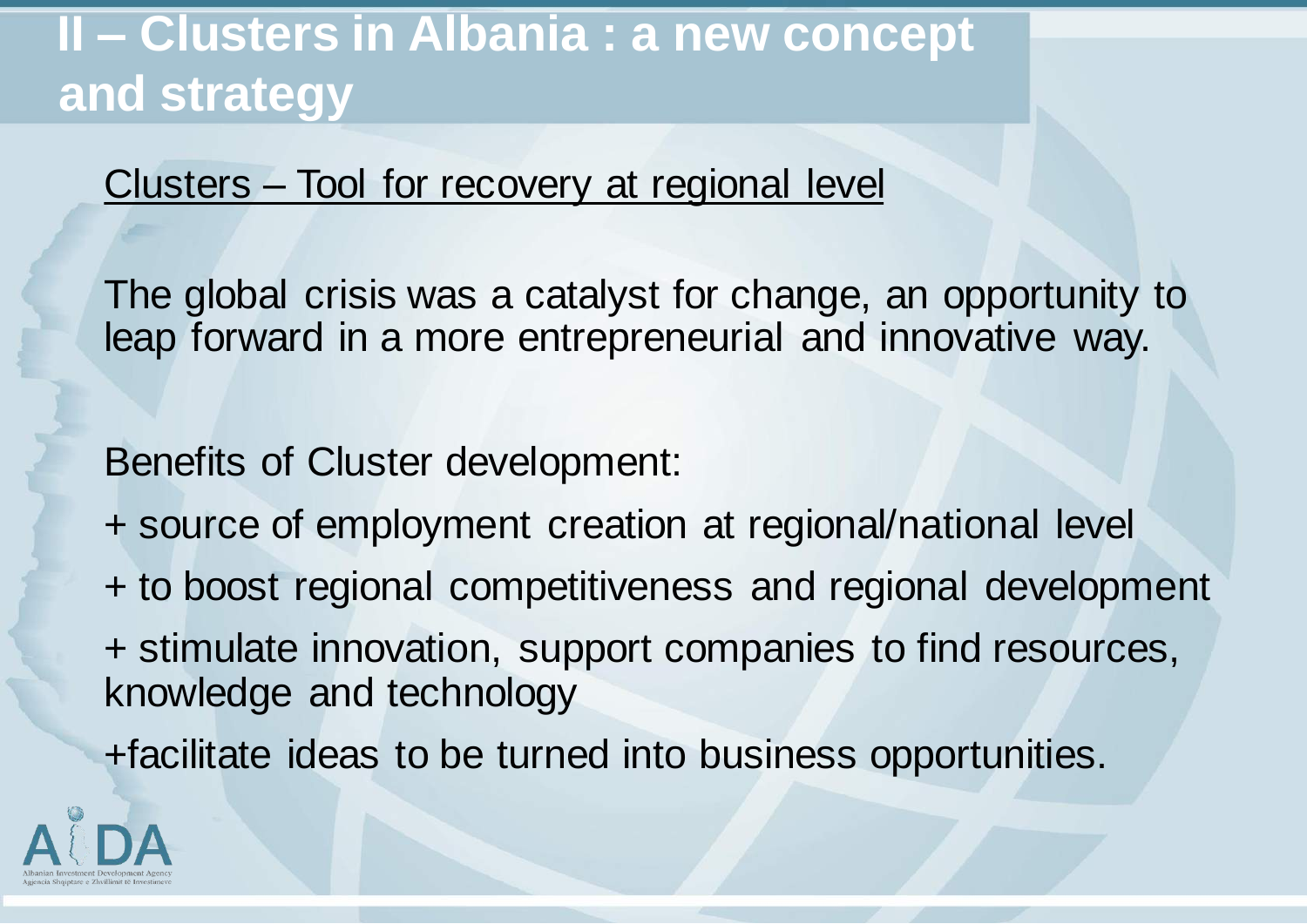### **III – Numerous projects and stakeholders engaged in the cluster development in Albania**

- EU funded Project of *5.186.352* euro, 25 European partners (Austria, Albania, Italy, Serbia, Greece, Slovenia…)
- Digital knowledge platform (FAQ, on-line requests of info, identification of best-practices…)
- Identify legal and strategic frameworks and templates
- Developing cluster policies through exchange of information, work Groups for policy learning :
	- 1. Innovation, R&D driven Cluster Development
	- 2. Sustainability through Cluster Development
	- 3. International Cluster Cooperation and networking
	- 4. Financial Framework Improvement (Cluster Financing)
	- 5. \* Clusters and Regional Specialization
	- 6. New skills and Jobs creation
- AIDA will support the creation of clusters policies and projects in Albania and their integration to regional networks





**ClusterPoliSEE** *ClusterPoliSEE*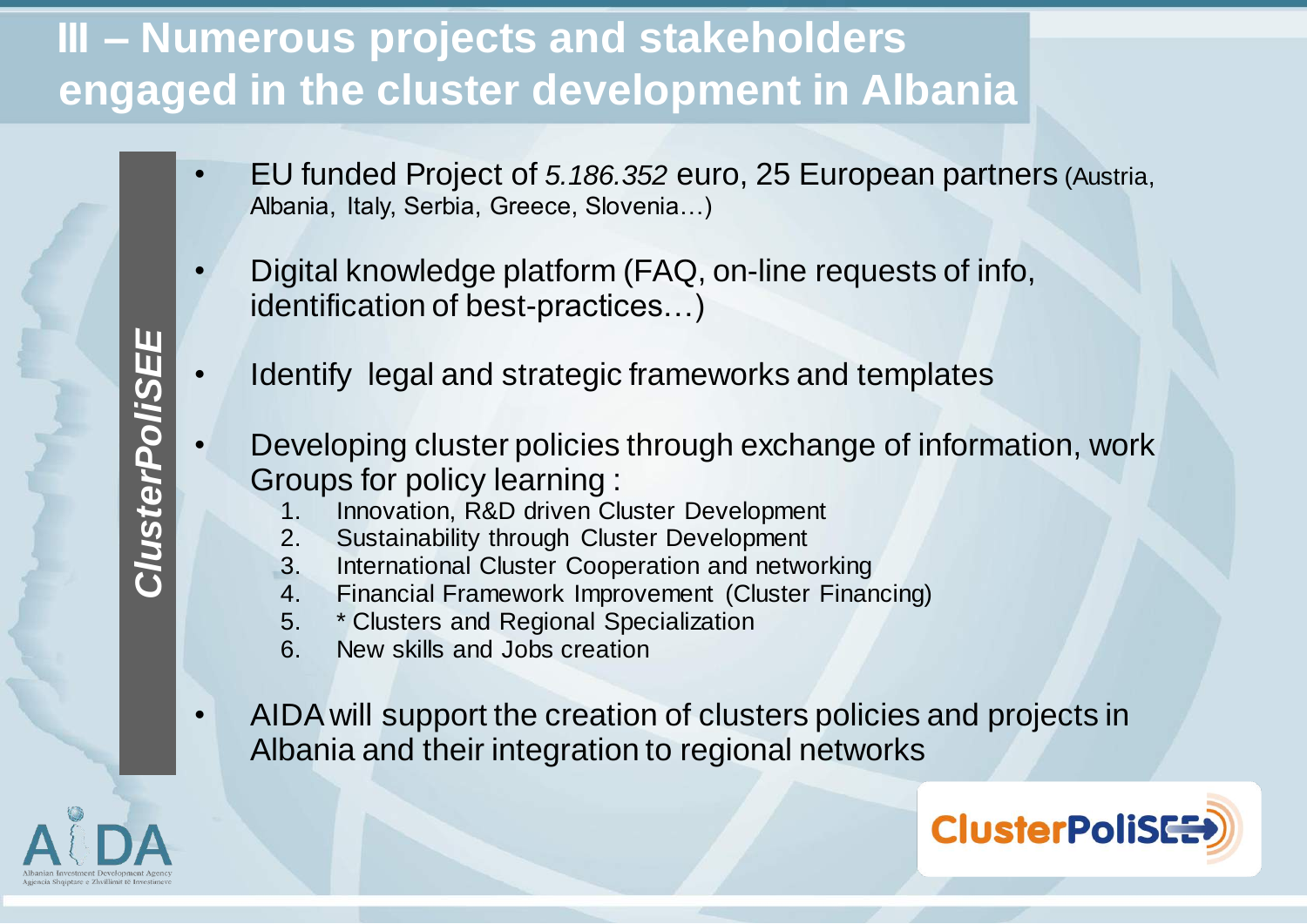### **III – Numerous projects and stakeholders engaged in the cluster development in Albania**

- AIDA Albanian Investment Development Agency
- Directory of Economy Competitiveness METE Ministry of Economy, Trade and Energy,
- ARTI Agency for Research, Technology and Innovation
- Directory of Extension Services Ministry of Agriculture, Food and Consumer Protection (CTT – institutes for scientific research)
- Universities and Research Institutes
- CSOs & Donors (GIZ, USAID, WB, UNDP, OSCE etc)
	- CCIs Chambers of Commerce and Industry
	- RDA Regional Development Agency
	- CFA Chamber of Façon of Albania
	- ALCDF Albanian Local Capacity Development Foundation
	- AITA Albanian IT Association
	- ProTIK etc....